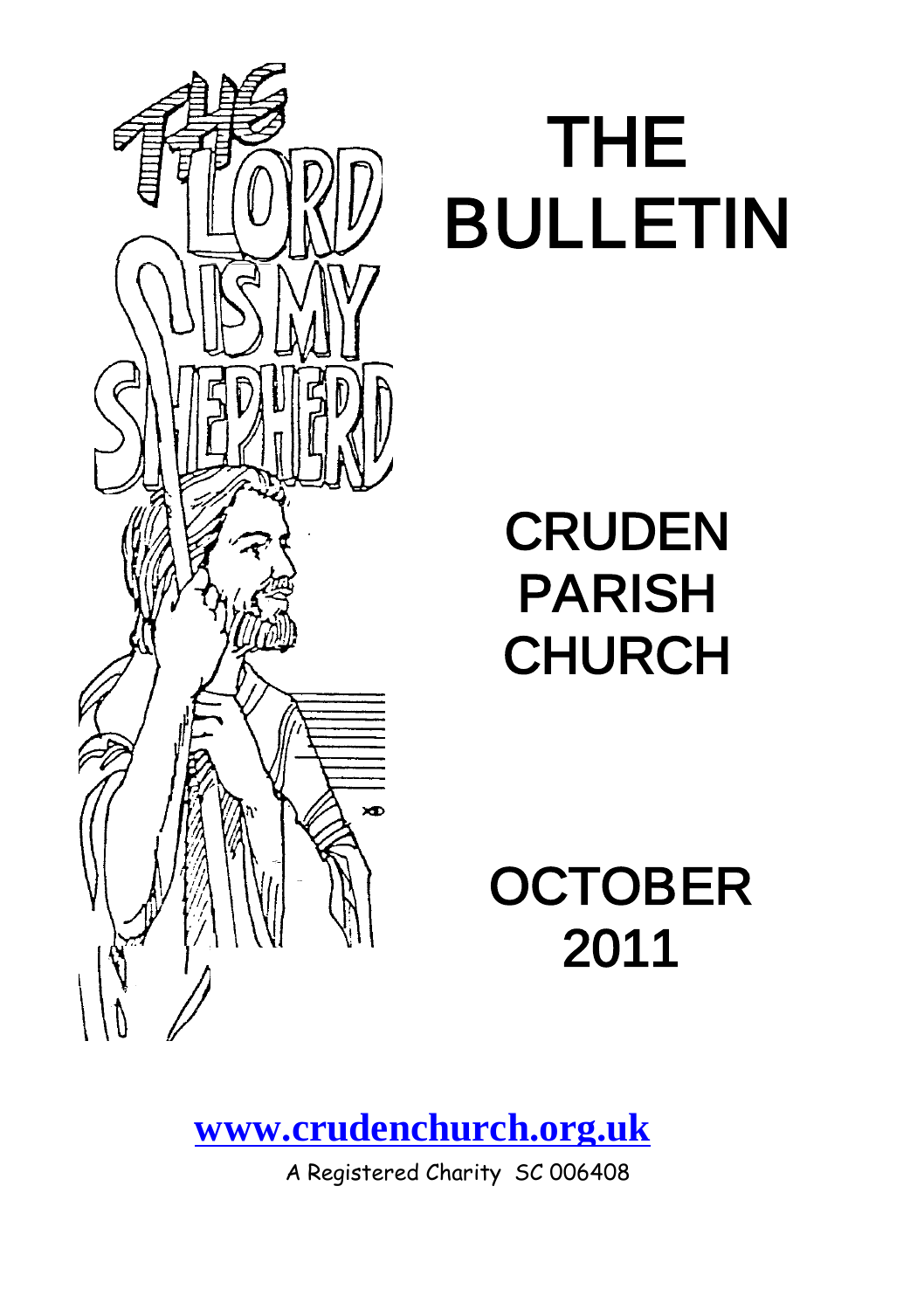

# **OCTOBER 2011**

### EACH WEEK

Sundays 10.00 am Children's Sunday Club in the Old Church & Stables

| Sunday 2nd       | $\ddot{\cdot}$       | <b>MORNING SERVICE</b>                                                         | $10.00 \text{ am}$              |                        |
|------------------|----------------------|--------------------------------------------------------------------------------|---------------------------------|------------------------|
| Wednesday 5th    | $\cdot$ :            | Time for Chat and Coffee<br><b>Choir Practice</b>                              | $10.30$ am<br>7.30 pm           | Hall<br>Hall           |
| Sunday 9th       | $\ddot{\cdot}$       | <b>HARVEST THANKSGIVING SUNDAY 10.00 am</b><br><b>Guild Dedication Service</b> |                                 |                        |
| Monday 10th      | $\mathbb{C}$         | Watch & Talk Group<br>Marilyn Samways, Burnview, Main Street, Cruden Bay       |                                 | 7.30 pm at the home of |
| Sunday 16th      | $\ddot{\cdot}$       | MORNING SERVICE<br>Cruden Churches Walk 11.30 am Strichen                      | $10.00 \text{ am}$              |                        |
| Monday 17th:     |                      | Kirk Session                                                                   | 7.30 <sub>pm</sub>              | Hall                   |
| Wednesday 19th : |                      | <b>Choir Practice</b>                                                          | $7.30 \text{ pm}$               | Hall                   |
| Sunday 23rd      |                      | <b>MORNING SERVICE</b>                                                         | $10.00$ am                      |                        |
| Sunday 30th      | $\ddot{\phantom{a}}$ | <b>MORNING SERVICE</b>                                                         | $10.00$ am                      |                        |
| Monday 31st      | $\ddot{\cdot}$       | The Guild<br>Robert Esson<br>$\overline{\phantom{a}}$                          | $7.30 \text{ pm}$<br>Madagascar | Hall                   |

#### **HARVEST**

**This year our Harvest Thanksgiving Service is on 9 October. The church will be suitably decorated but we do not want people to bring harvest gifts. Instead, please do your best to bring a friend with you that day.**

### HYMN BOOK THIS MONTH WILL BE CH4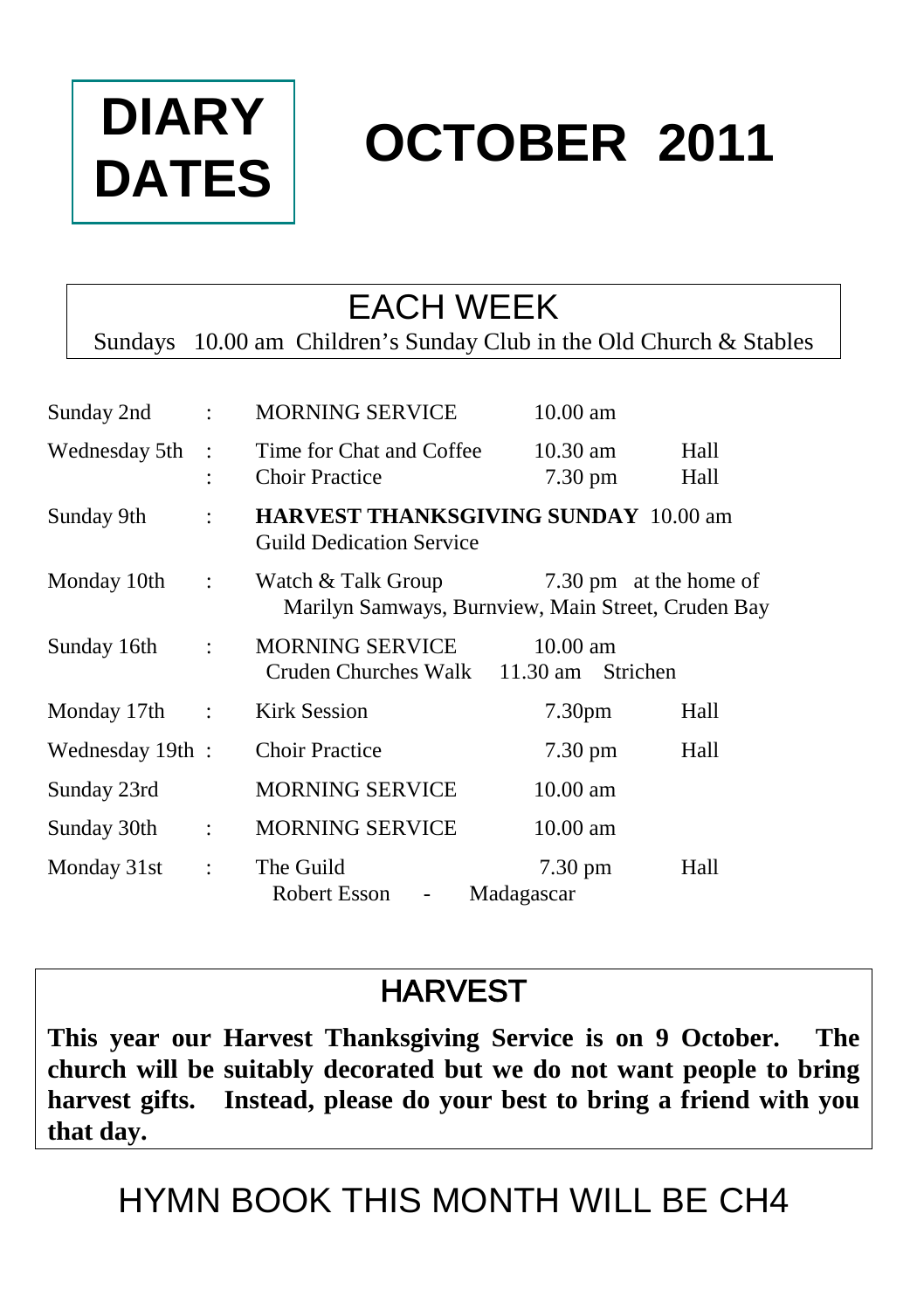### FROM THE MINISTER 22 September 2011

#### Dear Friends

It was good to see the scaffolding come down at the Church and to have the repair of the stairwell tower completed. With the church doors repainted, the notice board scrubbed and a fresh supply of chuckies around the front of the church, it is certainly looking so much better! Until, of course you look at the east wall and see the temporary windows. The Council had given to the end of September for comments to be submitted and it is hoped that we shall very quickly receive the listed building consent to enable us to have the windows replaced before winter truly sets in. Then the focus will again be on seeking grants to replace the other windows. In the meantime, thanks are due to all who are supporting the fundraising (see the next page for an update).

#### For people to grow in faith, Christian Education is vital.

So I am happy to announce an Adult Sunday School series which will start on 23 October and this time run for three weeks until 6 November. As usual it will be at 11.30 am in the church following the opportunity for refreshment after the morning service. The title of this series is

THE FAITH DOCUMENTS OF THE CHURCH

We shall look at

- The Bible what does it mean to say it is inspired?
- The early Christians creeds largely responsible for determining the faith which the church professes even today
- The Westminister Confession to which ministers and elders still have to subscribe
- Attempts to provide modern statements of faith.

Why not come along and enjoy and learn!

Your friend and minister

Rodges Nailso

### SPECIAL SERVICES IN OCTOBER

16 October Admission of New Communicants 30 October Sacrament of Baptism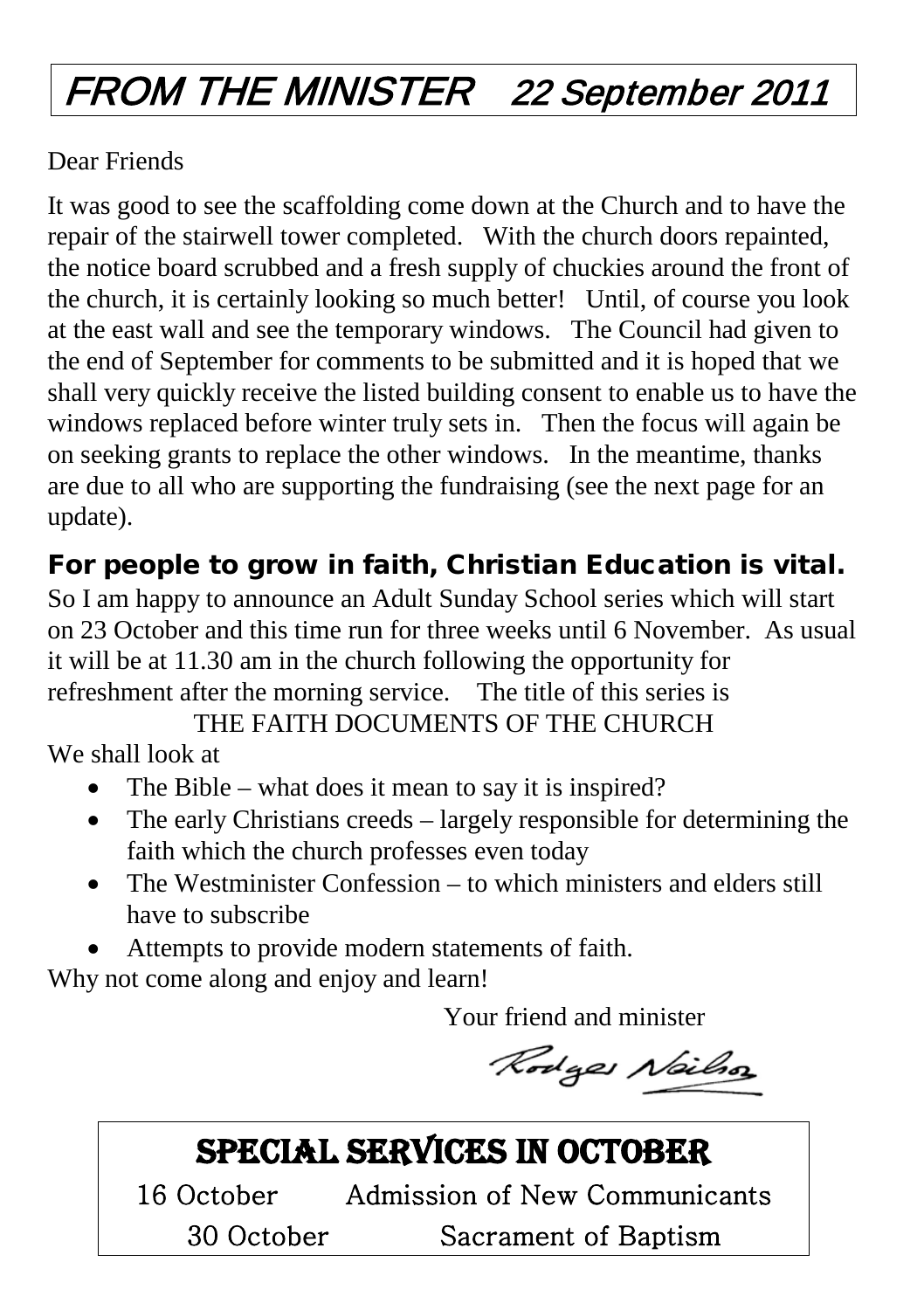## **PARISH REGISTER**

\*denotes Cruden Parish Church member

#### **DEATH**

\*Miss Margaret Mutch, Olive Cottage, Hatton.

#### **BAPTISM**

Lennox Malcolm, 14 Serald Street, Cruden Bay.

#### **WEDDING**

17 Sept Scott Hutton, Meikle Aucheoch, Maud. Kay Cumming, Tillydesk, Ellon.

THE NEXT ISSUE OF THE BULLETIN WILL COME OUT ON **30 October**. Copy for inclusion to be handed in to the Manse as soon as possible.

### REMINDER TO THOSE ON SUNDAY DUTY

If unable to do door duty, please inform the Minister - 841229. This should be done by the preceding Friday to allow correct names to be listed on the service order. If unable to do tea duty, please inform Wilma Moir - 841516. We would prefer, if you are unable to fulfil your duty, that you endeavour to find your own replacement before passing on the information as appropriate.

#### REMINDER TO THOSE USING WFO ENVELOPES

It is very helpful that, on any Sunday you attend, you hand in one envelope which can include what you might have put into envelopes for Sundays you missed.

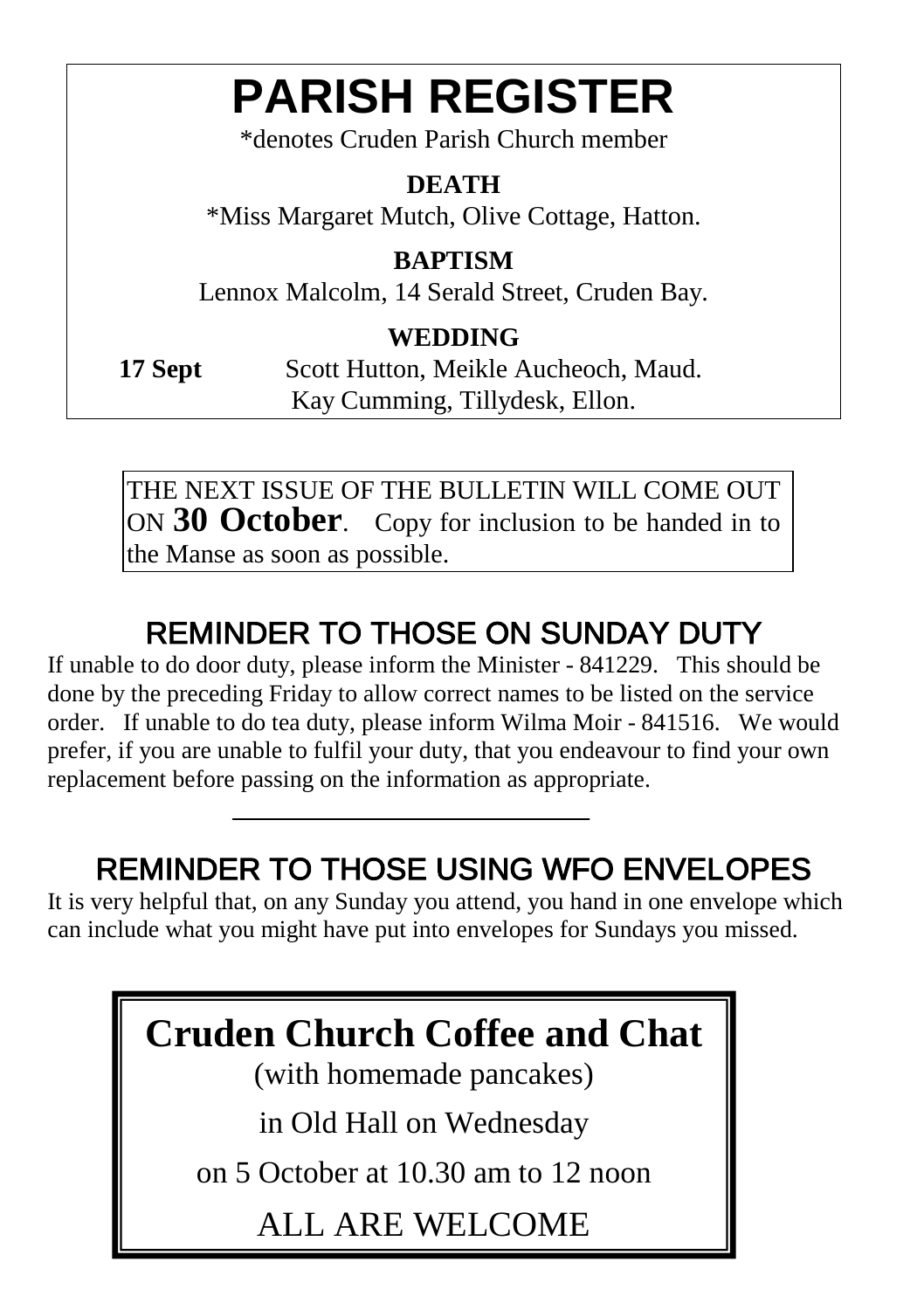### SUNDAY MORNING DUTIES

| <b>Date</b> | Door                                       | <b>Flowers</b>         | <b>Teas</b>                                 |  |
|-------------|--------------------------------------------|------------------------|---------------------------------------------|--|
| 2 Oct       | Dorothy Cruickshank<br>John Lamb           | Rosemary Reid          | Wilma Moir<br>Fiona Stephen                 |  |
| 9 Oct       | Dorothy Cruickshank<br>John Lamb           | <b>Betty Forrester</b> | Margaret Adams<br>Anne Cadey                |  |
| 16 Oct      | <b>Betty May</b><br><b>Betty Forrester</b> | Joyce Willox           | <b>Beatrice Fawkes</b><br>Margaret Jamieson |  |
| 23 Oct      | <b>Betty May</b><br><b>Betty Forrester</b> | Marina Bruce           | Marilyn Samways<br>Norma Forman             |  |
| 30 Oct      | Marilyn Samways<br><b>Robert Petticrew</b> | Norma Forman           | <b>Betty Forrester</b><br>Jim MacDonald     |  |
| 6 Nov       | Marilyn Samways<br><b>Robert Petticrew</b> | Jean Beedie            | Sharon Clark<br>Wilma Moir                  |  |
| $13$ Nov    | Shonah Taylor<br>Robert Esson              | Rosemary Pittendrigh   | <b>NO TEAS</b>                              |  |
| $20$ Nov    | Shonah Taylor<br><b>Robert Esson</b>       | Mary McNaughtan        | Kathleen Craig<br>Elma Cumming              |  |
| $27$ Nov    | Sarah Paterson<br>Lewis McKechnie          | Marilyn Samways        | Elizabeth Bruce<br>Liz Carnie               |  |

| <b>Date</b> | <b>Children</b>                                                    | Date     | <b>Children</b>                                                 | Date     | <b>Children</b>                                                    |
|-------------|--------------------------------------------------------------------|----------|-----------------------------------------------------------------|----------|--------------------------------------------------------------------|
| 2 Oct       | Katherine Hyman<br>Maureen Reid<br>Colin Skinner<br>Charlotte Lamb | 30 Oct   | Karla Buswell<br>Brenda Cadger<br>Helen Smith<br>Charlotte Lamb | 6 Nov    | Katherine Hyman<br>Maureen Reid<br>Colin Skinner<br>Charlotte Lamb |
| $13$ Nov    | Remembrance<br>Sunday                                              | $20$ Nov | Karla Buswell<br>Brenda Cadger<br>Helen Smith<br>Charlotte Lamb | $27$ Nov | Katherine Hyman<br>Maureen Reid<br>Colin Skinner<br>Charlotte Lamb |

**NEWS FROM THE SOCIAL COMMITTEE There will be a quiz in the Church Hall on Friday 4 November. Plans are being considered for a Burns Supper on 21 January.**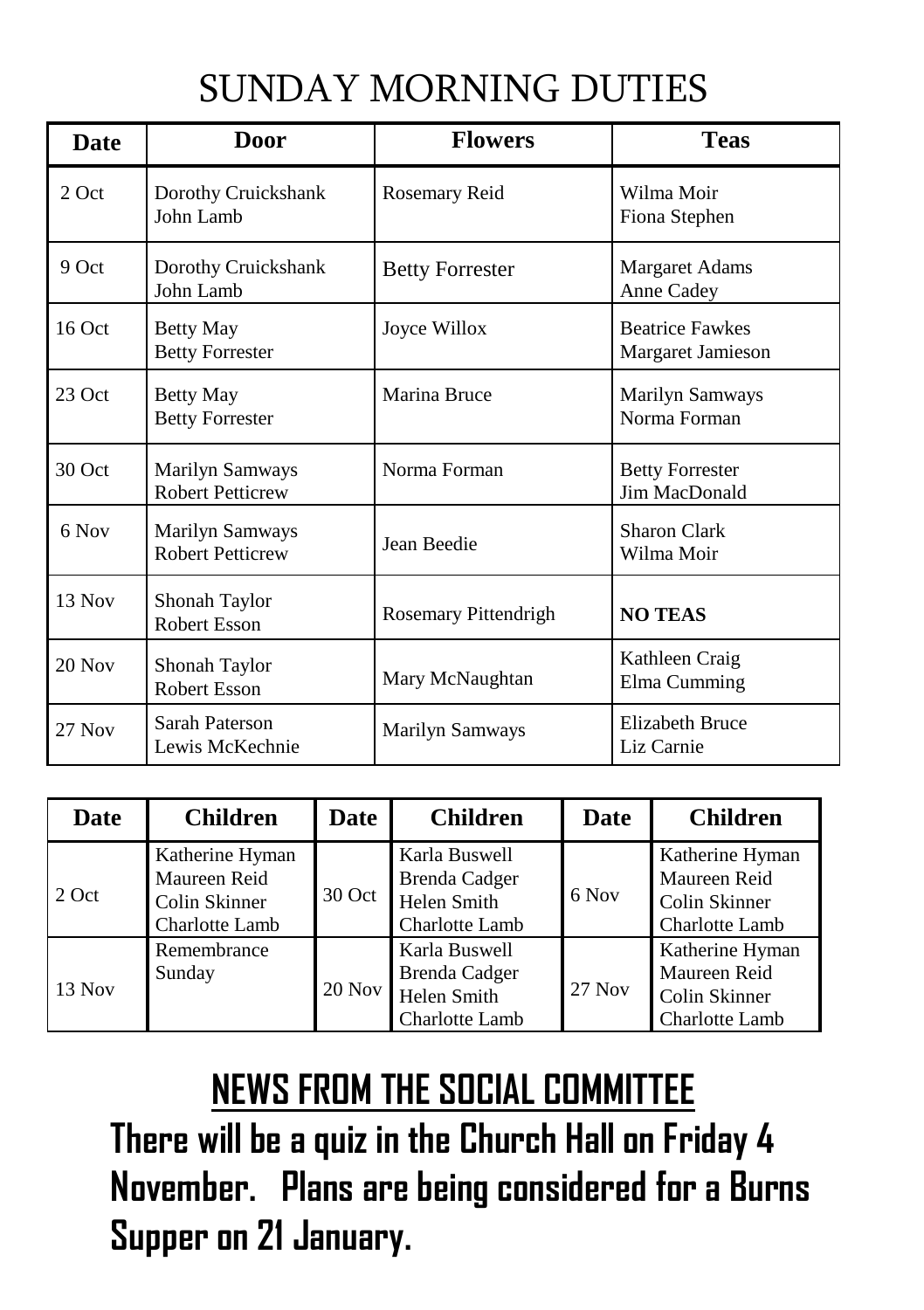### PROJECT FUNDRAISING

**Favourite Hymnns CD** A regular attender at Cruden Church, William Morgan from Links View, Cruden Bay, fulfilled a long held ambition to make a CD of popular hymns played on his M.I.D.I. Accordion. To help us in our fundraising for new windows, he donated a number of copies. Marilyn Samways co-ordinated their sale at £10 each and so far over £500 has been raised for our Project Fund. We are very grateful to William for his generosity.

**Cake and Candy Stall** This venture, after morning service on the first Sunday of the summer months, raised a magnificent £520. We are most grateful to Beatrice Fawkes whose idea it was and who organised the stall and to all who donated to and bought from the stall on the various Sundays.

#### **In the Near Future**

**Our Gourmet Roup is on Saturday 1 October at 7.30 pm in Hatton Public Hall. Entrance is £5 per person including wine and nibbles. It is not too late to get your ticket.**

A Gourmet Roup is where kind folk donate food for auction e.g. jam, sticky toffee pudding, trifles, baking, vegetables, meat etc. made up into saleable lots. Then generous people come and bid for it. Items for sale will be accepted from 4 pm at the Hall. Contact Muriel Cantlay (841219) for further details and tickets.

It is not too late to sponsor the minister and his wife's walking the 96 miles of the West Highland Way. Elders now have forms to enlist sponsors and more are available in the Church Welcome Area Anyone who can invite their friends and family to sponsor should help themselves to a form. Starting on 26 September, the minister is hoping to be fit enough at the end of the walk to conduct the service on 2 October. We'll see!

**Quiz Reminder** Copies of the quiz sheet of girls' names and Scottish place names are still available and entries have to be submitted to Irene Stott by 27 October.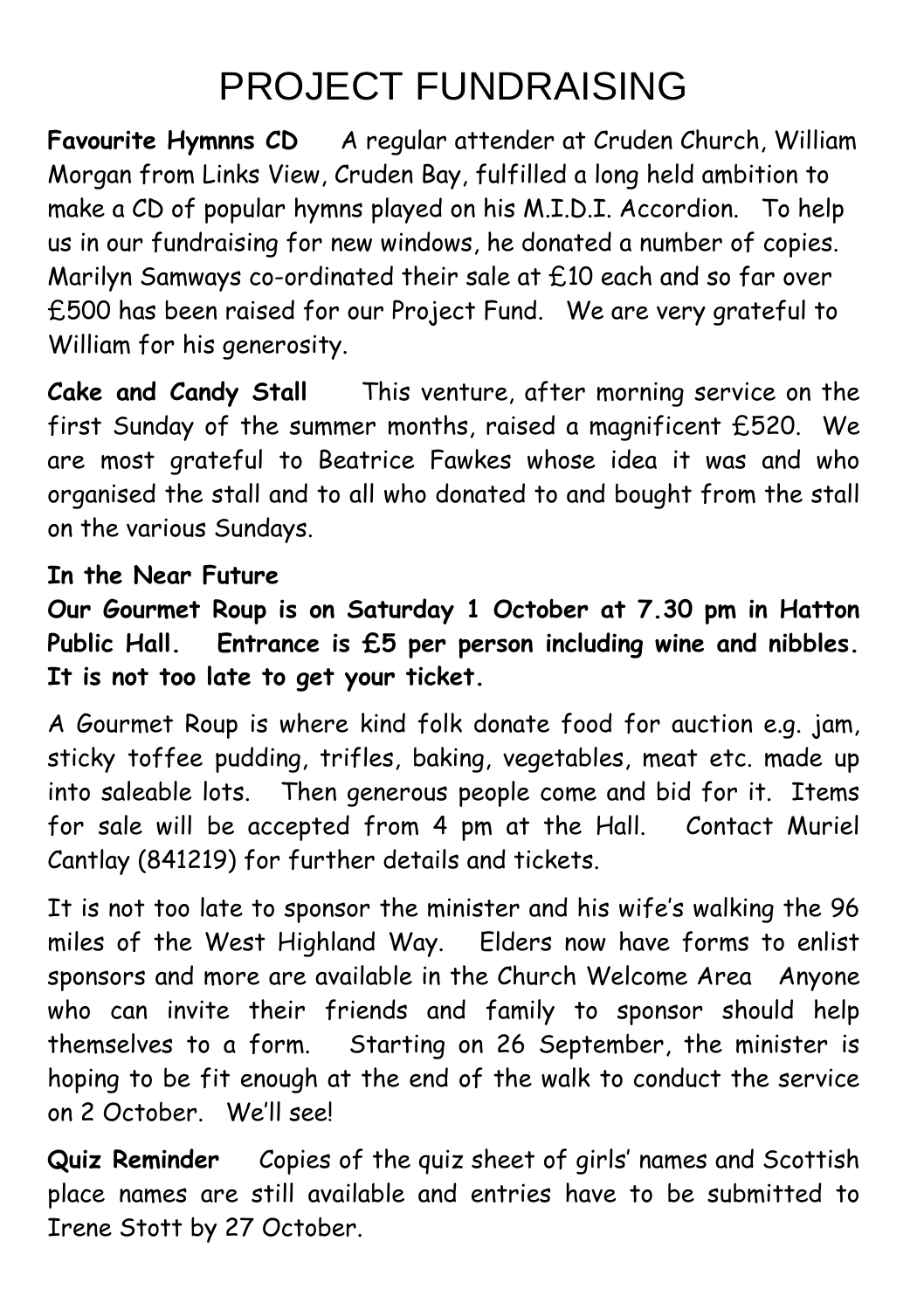### CHRISTMAS SHOEBOX APPEAL

**Can you help us brighten someone's Christmas?** Parcels can be left with Rosemary Reid 11 Manse Rd Hatton or brought to the church.

### **Closing date for parcels 31/10/2011** Do you hate covering the box?

Junior Church members are willing to make covered boxes available for a small donation. Any spare boxes and Christmas paper would be very welcome.

### **Mary Bratton's** COFFEE DAY **for MacMillan Cancer Support**

is on again this year on FRIDAY 7 OCTOBER (a week after the official date of the 'Biggest Coffee Morning'!) 10 am - 4 pm at 169 Braehead Drive, Cruden Bay. Prizes for TOMBOLA welcome! P.S. Last year's total was £1,251 - Magnificent!!

### **Support for Malawi**

During 2010, 25 boxes were sent to Ekwendeni Hospital, Malawi and so far this year 6 boxes, and one large suitcase, have been sent. 6 more will go shortly. The contents are mostly of knitted garments, baby jackets, children's jumpers, blankets etc, but used sheets and blankets have also been donated.

The Blytheswood Trust are still taking our goods to be stored and collected by the Raven Trust, the charity which transports them by containers to Africa, at a cost of about £10 per box. To help pay for the transport of our boxes, a donation of £100 was made to the Raven Trust last year and at the present time the Malawi Account stands at £1,170.64

Information on the work of the Raven Trust, and the needs which the trust identifies, is made available through the News Link news letter which is posted on the notice board in the Church Hall.

*Annette Garden*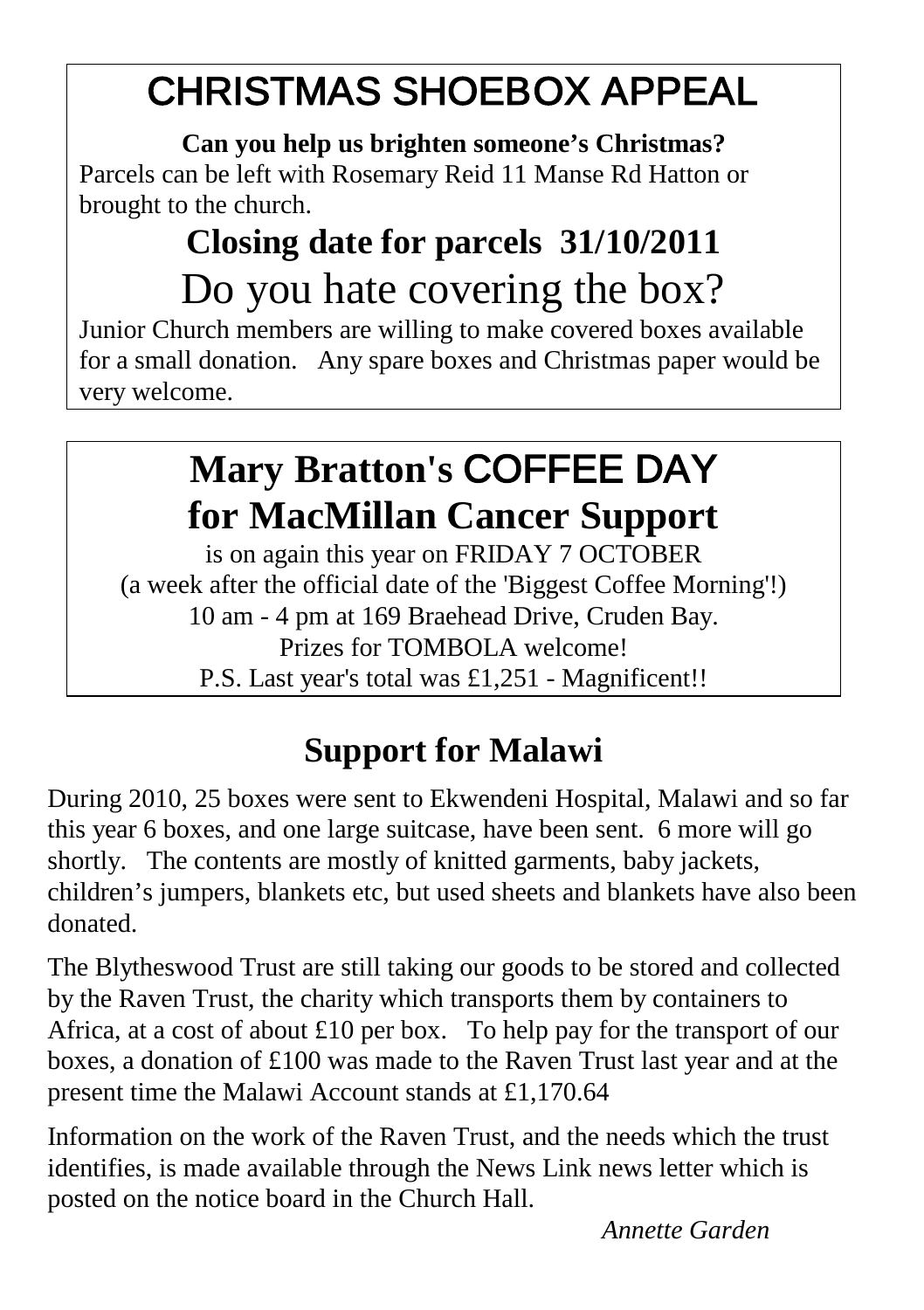### POINTS TO PONDER

When a man does a noble act, date him from that. Forget his faults. Let his noble act be the standpoint from which you regard him

> A mistake at least proves somebody stopped talking long enough to do something.

Some people give and forgive; others get and forget. Formula for youth – keep your enthusiasms, and forget your birthdays.

Do you see *difficulties* in every *opportunity* or *opportunities* in every *difficulty*.

Happiness is possible only when one is busy. The body must toil, the mind must be occupied, and the heart must be satisfied. Those who do good as opportunity offers, are sowing seed all the time, and they need not doubt the harvest.



### IN OCTOBER'S ISSUE

**Faith Schools** Dr Harry Reid and the Rev Ewan Aitken discuss whether the Church of Scotland should set up its own schools.

**Part of the Team** The Moderator explains why people are the Church's best resource.

**A Box of Blessings** Graham Fender-Allison introduces a resource which seeks to find new ways of talking to God.

**The Growing Church** Thomas Baldwin discovers 'a work in progress' in Penicuik.

**Bridges Between Testaments** In the first of six studies the Very Rev Gilleasbuig Macmillan asks what it means to be human.

Plus all the regular columnists, letters, reviews and crosswords – all for just  $\pounds$ 1.80 *If you would like to read Life & Work, the magazine of the Church of Scotland, contact Isobel Young on 812360*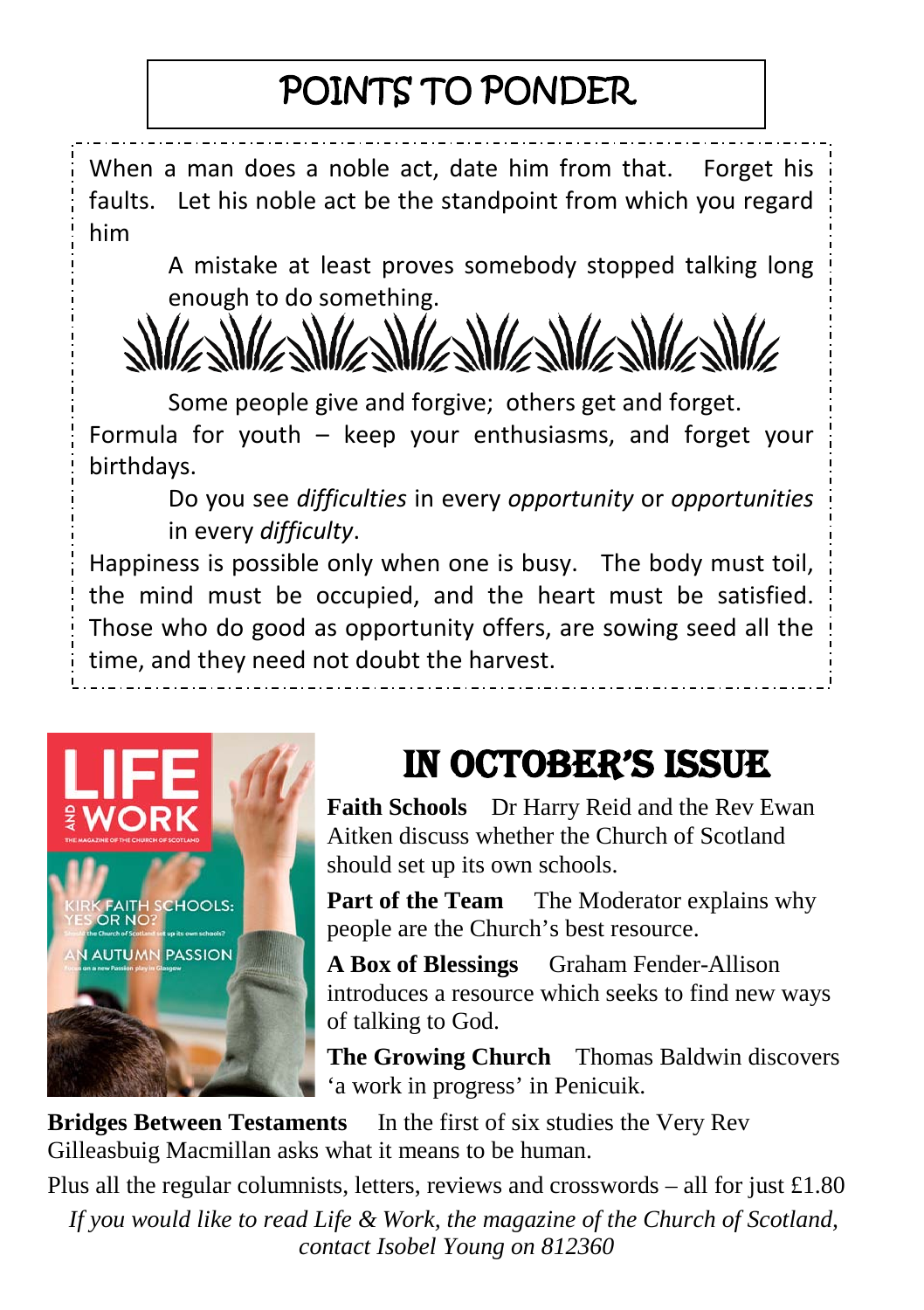### CHURCH WALK 18 September Cults to Duthie Park

The outward section along the River Dee had to be discounted due to the proliferation of invasive head-high weeds along the river bank, and a shortened walk from Cults was put in its place.

Having assembled at the Inchgarth Reservoir, we took a brief look at the bird life on the booms, the gulls outnumbering any wigeon, grebe or ducks counted on an earlier recce.

Along the road, the rusting Shakkin Briggie evoked childhood memories for Shonah and Beatrice, its then unsafe condition putting it out of bounds for them. A short climb up the Den of Cults and Station Road took us up to the former Deeside railway line. We reached Pitfodels Station before giving up in the face of worsening thundery rain, determined, however, to redo the whole walk when underfoot and overhead conditions are better.

The warmth of the Winter Gardens at Duthie Park enabled us to dry out fully and we sped from there to the Cock and Bull where we enjoyed strawberries and freshly baked scones with our teas.

The last walk in this year's programme is to Strichen on 16 October. *Margaret Wisely*

If any of our members still have any old copies of Yellow Pages to throw out, please bring them along to the church or hand them in to the Manse. The Minister will take them to Hatton School where they will be used for  $\frac{3}{2}$ a project the children are undertaking.

### HOME COMMUNION



The minister is always willing to visit those unable to get to church to offer them Holy Communion. He intends doing this in the middle of October. Anyone wishing to avail themself of this opportunity should contact their elder or the minister.

### FAIRTRADE STALL

*Wilma Moir and Beatrice Fawkes have organised a Fairtrade Stall for Sundays 9 October (Harvest Thanksgiving) and 16 October. It is hoped that once again you will find your favourite products there, thus supporting farmers and their families all over the world.*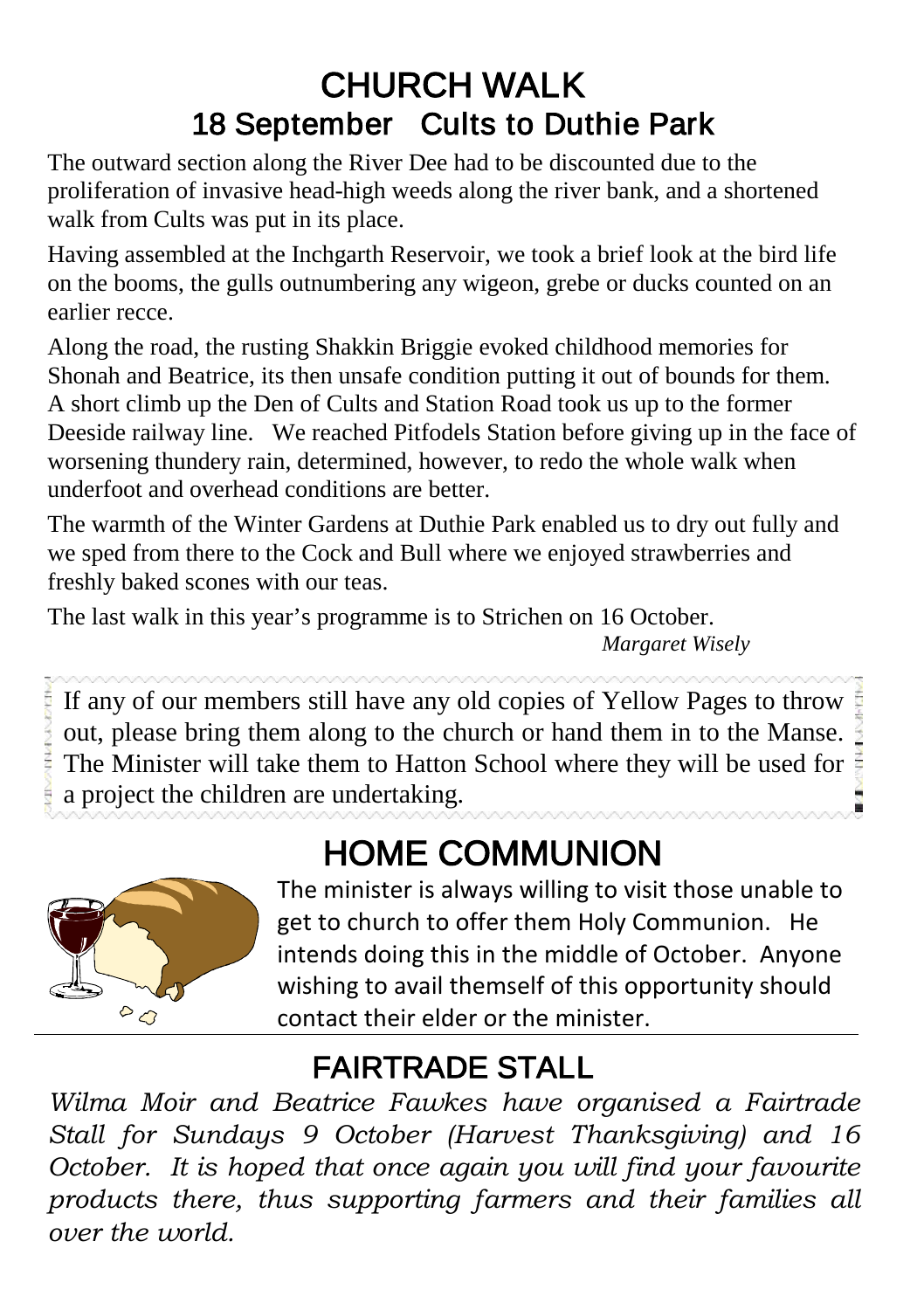# WATCH & TALK GROUP - 12 September<br>THE HISTORY OF CREATION

Howard Jacobson - a non-practising Jew - went into great detail about Creation as written in the Bible. Do we actually accept what is written in the Bible about Creation?

Perhaps early civilisations accepted the written word because they had no reason to question it, but then there was no Darwin around to test their beliefs against his theory of evolution, something which cannot be ignored.

It is generally believed that God spoke to Moses and told him of how he created the Universe and instructed him to teach the Jews to believe in Him as the one and only God. Moses did as instructed and we can presume the Jews obeyed Moses' teachings. However, hundreds of years later the Jews were exiled from Jerusalem and taken to Babylon as prisoners of the Babylonians and at that time they were worshipping many Gods, so when did they begin to practice in believing in just one God? It appears that on gaining their freedom and returning to Jerusalem the Jews finally accepted that there is only one God. This belief also applies to Christians and Muslims.

There is food for thought however, when Stephen Hawking, in his book 'A Brief History of Time' suggests that the Universe was created when the Big Bang occurred. He does, when he summarises his theories, concede that 'if we can answer the question why it is that we and the Universe exist, we would then know the mind of God'

Our next Meeting will be on Monday, October 10th at 3 Main Street, Cruden Bay at 7.30 pm. The DVD to be watched is called 'Fix my Family' All old and new members will be made very welcome.

*Jenny McGarrol*

#### SMILE *TEACHER : Glen, why do you always get so dirty? GLEN : Well, I'm a lot closer to the ground.*

*TEACHER : Millie, give me a sentence starting with "I" MILLIE : I is ….TEACHER : No, Millie …. Always say, "I am". MILLIE : All right. "I am the ninth letter of the alphabet."*

*TEACHER : Winnie, name one important thing we have today that we didn't have ten years ago. WINNIE : Me!*